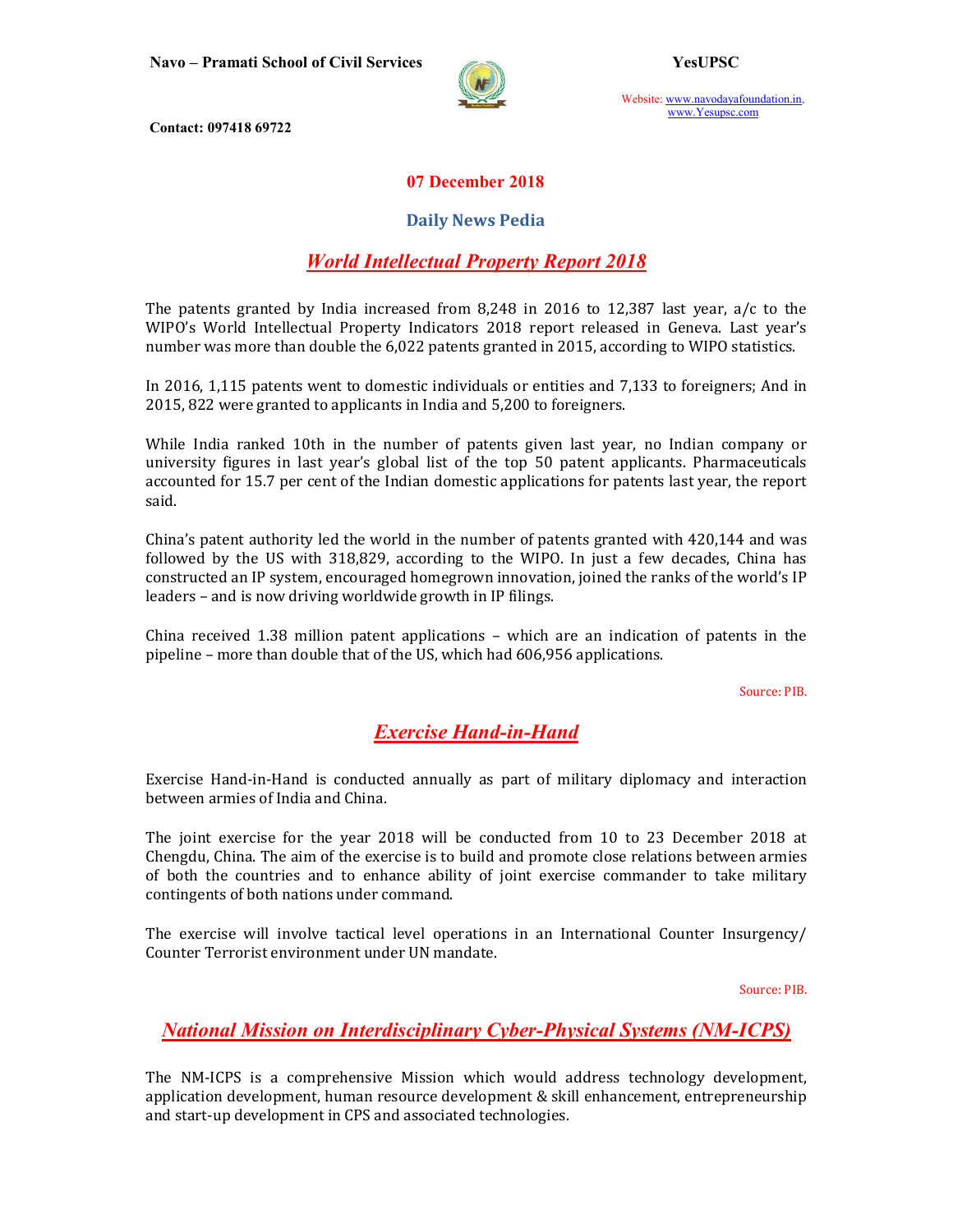The Mission addresses the ever increasing technological requirements of the society, and takes into account the international trends and road maps of leading countries for the next generation technologies.

It would be a Pan India Mission and covers entire gamut of India that includes Central Ministries, State Governments, Industry and Academia. The Mission will feed the Central Ministries/ Departments and State Govts and also the Industry to effectively use the CPS technologies in their projects and schemes for the benefit of the society.

The mission implementation would develop and bring:

Cyber Physical Systems (CPS) and associated technologies within reach in the country,

 $\mathbb{R}^n$ 

- $\triangleright$  Adoption of CPS technologies to address India specific National / Regional issues,
- $\triangleright$  Produce Next Generation skilled manpower in CPS,
- Catalyze Translational Research,
- Accelerate entrepreneurship and start-up ecosystem development in CPS etc.

Source: PIB.

## Agriculture Export Policy: Policy to double agri exports

Cabinet approved the Agriculture Export Policy, aimed at increasing India's exports to \$60 billion by 2022 from the current \$37 billion. This is in line with the Prime Minister's vision of doubling farmers' income.

Objectives:

- $\triangleright$  To double farmers' income.
- $\triangleright$  To diversify the export basket and destinations.
- $\triangleright$  To boost high-value and value-added exports, with a focus on perishables.
- $\triangleright$  To promote the export of "novel, indigenous, organic, ethnic, traditional and nontraditional" products.
- $\triangleright$  To provide an institutional mechanism for market access, tackling barriers, and dealing with sanitary and phytosanitary issues.
- $\triangleright$  To strive to double India's share in world agri exports by integrating with global value chain at the earliest.
- Enable farmers to get benefit of export opportunities in overseas market.

Source: The Hindu.

# Editorial

To Read

#### Lessons from the World Bank on ease of doing business

The bank's report, 'Doing Business 2019', has to be seen as a pointer to what needs doing, rather than as a record of what stands achieved

The overall league table in the 2019 edition of The World Bank report on Ease of Doing Business (EDB) is what everyone focuses on, so let us start with that (table 1.1). As very widely reported, India now ranks number 77 out of 190 countries, up from rank 100 last year. The readerfriendly table shows the scores on the basis of which these rankings are done and the change from last year. For India to have actually jumped ranks in a field in which only 22 countries

#### Navo – Pramati School of Civil Services The Contract of Contract of the VesUPSC VesUPSC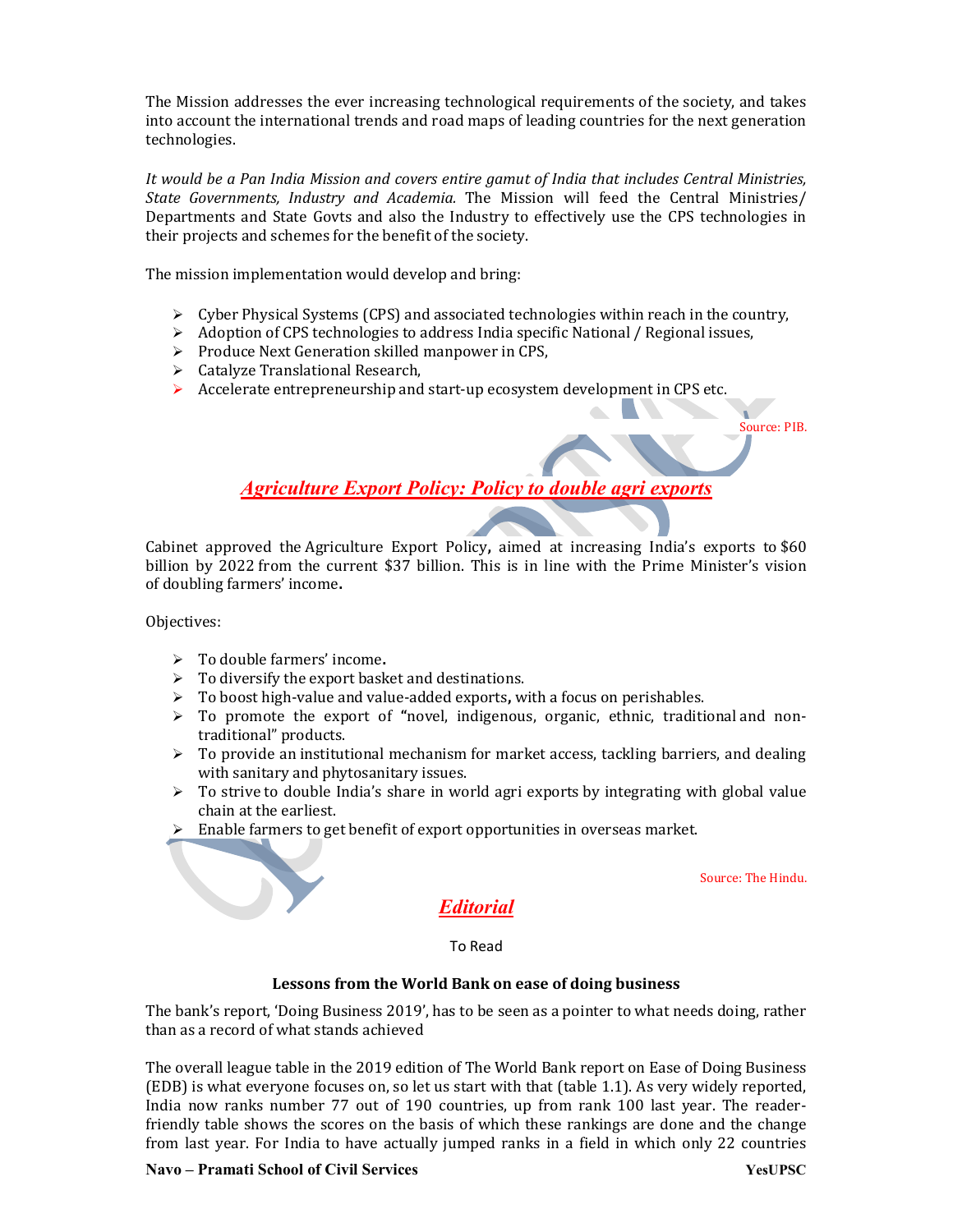actually saw a drop in score with respect to last year is very creditable indeed. Another six stayed at the same score, but these include the likes of New Zealand, Sweden and Germany, who are at the top of the heap. And the jump in India's score is the fifth highest.

The World Bank's annual EDB survey has added massively to the understanding of the functioning of economies worldwide. What follows is not to be construed as criticism of a most commendable effort, but as an attempt at identifying what we can learn from it such that access to jobs and livelihoods can actually be improved across the country.

Coverage in the EDB report is confined to one city in most countries, but two cities in India because of its size—Delhi and Mumbai. But the limitation gets highlighted in something like "getting electricity", which is one of the six (of the total of 10) dimensions on which India is listed as having done significant reform. The report cites compliance by the Tata Power discom to the requirement by the Delhi regulator that commercial electrical connections be completed within 15 days of application. That is good and welcome for those falling within the jurisdiction of the Tata discom in Delhi. However, most of the country lies outside. The report has to be seen as a pointer to what needs doing, rather than as a record of what stands achieved, especially for something as location-specific as getting electricity.

However, there were other reforms that might have had a national impact, some of which I would not have known about otherwise. For instance, under the National Trade Facilitation Action Plan 2017-20, India is said to have "implemented several initiatives that improved the efficiency of cross-border trade, reducing border and documentary compliance time for both exports and imports. Enhanced risk-based management now allows exporters to seal their containers electronically at their own facilities. As little as 5% of shipments must undergo physical inspections. India also invested in port equipment, strengthened management and improved electronic document flow." It sounds so good, it makes me want to believe it.

The report is quite transparent about the fact that it does not look at macroeconomic stability, development of the financial system, quality of the labour force, incidence of bribery and corruption, market size and lack of security. Of these, India might have done reasonably well on macroeconomic stability, and on (domestic) market size. On all the rest, India is unlikely to have garnered a high score. The report also quite explicitly states that it does not cover the informal sector. It is important to remember these stated limitations in the scope of the EDB.

On each of the 10 dimensions that it does look at, a standardised business entity is referenced for that dimension. For instance, on starting a business, the profile of the entity for which assessment is done is a limited liability company (or its legal equivalent) above a certain size (start-up capital 10 times per capita income), including partnerships, but excluding sole proprietorships. The size of the office space has to be 10,000 sq. ft. It has to have between 10 and 50 employees (all domestic nationals). Its company deed must be 10 pages long. The size in terms of start-up capital turnover is not huge, but it is strangely at odds with the large officespace requirement. I have to say that I have trouble visualizing that profile, and those for the other dimensions as well.

The six dimensions, out of the total of 10, on which India is listed as having done positive reforms include "paying taxes", for which the reference period is January-December 2017. (The reference date for all other data is May 2018.) The goods and services tax (GST) was introduced on 1 July 2017, right in the middle of that period.

The EDB exercise does not include indirect (value-added) taxes like the GST in the measurement of the tax burden, on the grounds that they are collected and transmitted, and do not enter into the income statement. However, they are included in measuring the administrative burden of compliance, and the time taken to claim (and obtain) input tax refunds.

Navo – Pramati School of Civil Services YesUPSC The GST contributed positively to the rise in the country score on paying taxes because it replaced multiple taxes. It even contributed positively on the dimension of starting a business,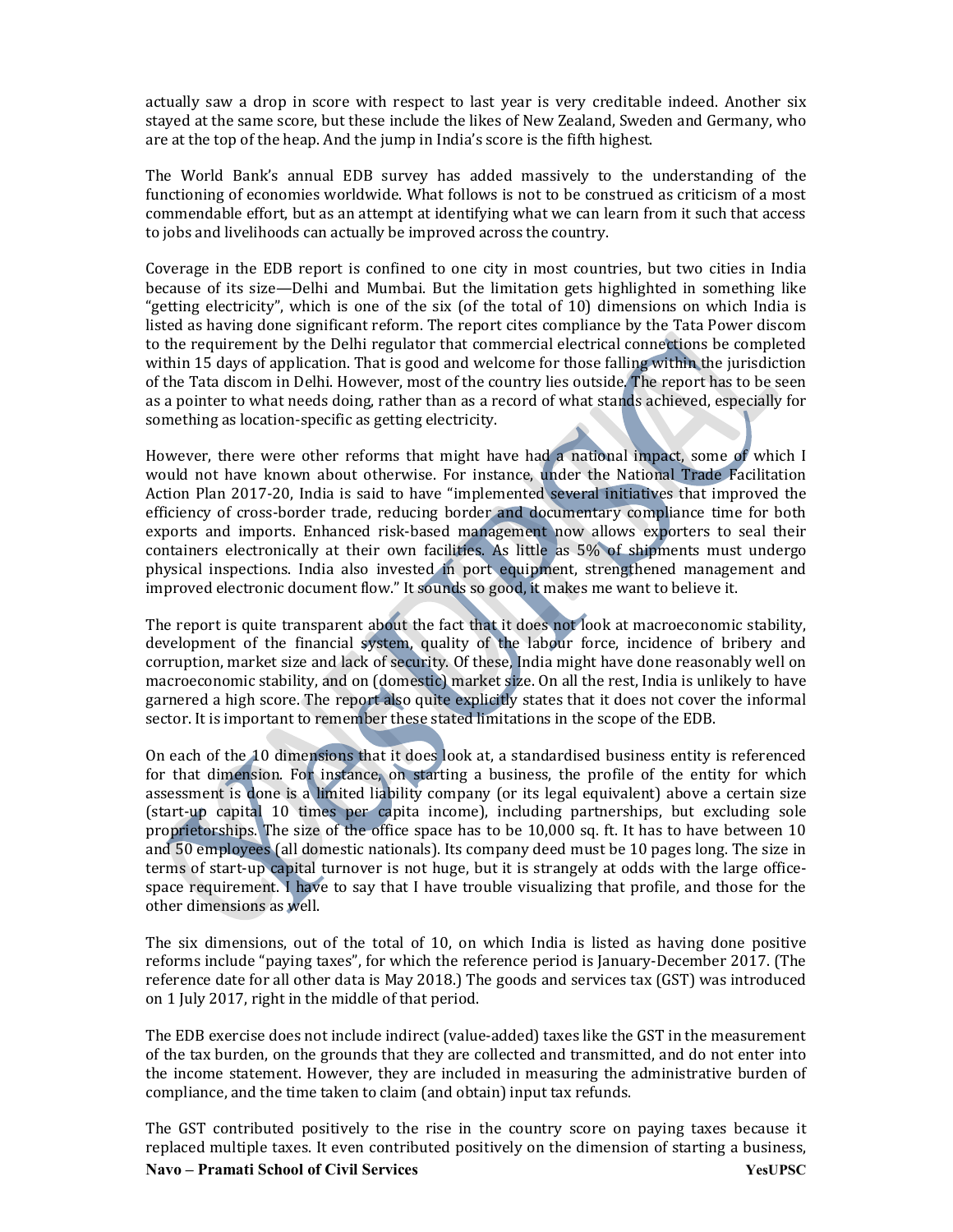because of easier registration under the GST than under the VAT, which it replaced. What seems to have been bypassed, however, was that service enterprises with an all-India presence, which had to register separately in each state jurisdiction, found the GST infinitely more complicated than the central services tax, which it replaced.

In terms of its actual operation, however, especially in its initial disastrous design (until the corrections over September to November 2017), the GST was hugely burdensome in terms of filing requirements and the business of invoice matching in the face of the collapse of the online tax portal.

However, none of this would have negatively affected the measure for India. To quote the report: "Where full electronic filing and payment is allowed and it is used by the majority of medium-size businesses, the tax is counted as paid once a year even if filings and payments are more frequent." This is an issue the EDB must revisit. Surely, even with electronic filing, the frequency of payments matters. The malfunctioning of the portal should, in principle, have entered into the measure of time taken to file online, but even that does not capture the despair tax filers experienced when they failed to get their tax credits accepted despite several attempts.

The GST was most certainly a positive reform, for the long term. However, over the reference period, it was a time of confusion, most especially for smaller enterprises on the size dimension. It called for a case study in the World Bank report on how not to structure filing requirements and rate structures, which threatened to turn a "good" reform into something that taxpayers found overwhelmingly bad, until the GST structure was corrected. Even from the limited perspective of input tax refunds, this remains an issue to this very day for exporters.

The assessment and scoring on all dimensions is based on questionnaire responses from local experts, usually five or more on each dimension, which in the case of paying taxes, would have been accounting firms and/or business consultants. Without any prejudice to those who sent in their assessments on paying taxes, it is widely known that if there was a single class who profited from the initial confusion surrounding the GST, it was the accountants, and purveyors of information technology packages. The requirement of registration in each state for national service providers was a bonanza by itself for big multinational accounting firms.

In terms of absolute scores, India does not do so badly on paying taxes but, because this is a dimension on which other countries have scored better, India gets pushed down to rank 121. The lowest score and the lowest rank (166) is for registering property, followed closely by the rank for enforcing contracts (163).

Although these positionings for India do not seem implausible or far-fetched, the entire EDB exercise strikes me as one that, in a bid to achieve standardization across countries varying vastly in size, has narrowed its focus on a particular type of enterprise that does not subserve the basic objective, which is to see how far countries have progressed towards providing employment in the domestic private formal sector. There is actually an 11th dimension in the EDB report, which does not enter the scores and rankings, about labour market regulation. This is such a contentious issue that the report wisely steers clear of including this dimension in the formal exercise. However, one feature that the labour market chapter could usefully have dealt with is the fundamental issue of accurate and high-frequency data on employment. The lack of these in India has been a great handicap in coming to grips with the problem of an economy not generating enough livelihoods (let us not call them jobs) for the demographic dividend.

To quote the report: "Faced with cumbersome labor laws that result in complex hiring procedures, stringent working hours or high redundancy costs, new businesses may choose to employ workers informally…." At the same time, the report does not provide a template of the combination of employer flexibility and employee protection that could win the day.

Navo – Pramati School of Civil Services YesUPSC Finally, on credit access, India is listed as having done positive reforms because "India strengthened access to credit by amending its insolvency law. Secured creditors are now given